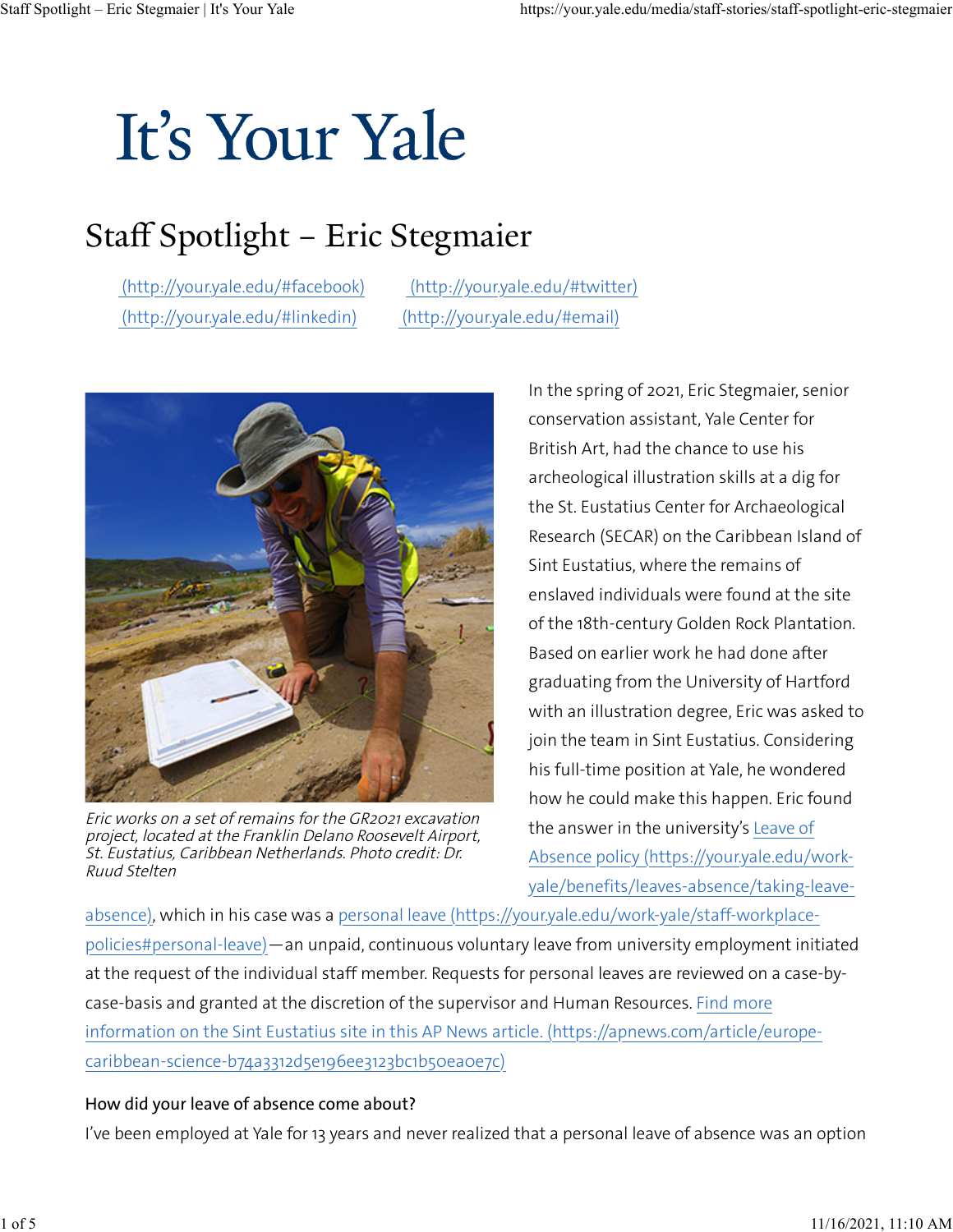for C+T staff like me until the opportunity came along to join the dig. The first people I contacted were my supervisor and my division manager. They were very supportive and encouraged me to go for it. They got in touch with our HR generalist and that got the ball rolling. I decided to add PTO to the month-long approved leave because I had built up a lot of vacation time due to COVID. So, April 20, 2021, was the first day of my PTO, which came first, and then whatever time was left was supplemented by the leave. I left for Sint Eustatius on April 20, and I returned on June 15, which was a week before everybody else because I wanted to be home in time for Father's Day.

My job at Yale is pretty fantastic. In addition to my administrative responsibilities, I shoot X-rays of paintings, objects, and artifacts, not just for the Center, but also for the Art Gallery, and occasionally, the Peabody Museum. While considering the leave of absence, I was worried that I might not be able to reconcile my Yale job and the archeological work. But in talking with the Center's deputy director and chief conservator Mark Aronson, and my supervisor, senior conservator of paintings Jessica David, and even the Center's director, Courtney J. Martin, I learned about the rich British history of Sint Eustatius. I realized that while I was doing my archeological work, I might encounter potential research interests of benefit to the Center. The director of the excavation, Dr. Ruud Stelten, has offered to give a talk at Yale.

### Why did you get invited to participate in the archeological dig?

I've been an archaeological illustration specialist for almost 20 years, and so in this capacity, I had reached out to quite a few different archeological groups, knowing that COVID had shut down many projects. One of the responses I received was from Dr. Stelten who runs The Shipwreck Survey, an underwater archaeological field school, out of Sint Eustatius. In 2020, Dr. Stelten and the Sint Eustatius Center for Archeological Research (SECAR) was commissioned by the Government of Sint Eustatus to conduct a survey of an area on the grounds of the airport that they were seeking to develop. Based on prior excavations in the vicinity, there was a high likelihood that this area might be of significant historical importance. Their assumptions were correct, as the survey confirmed the presence of a cemetery. I had done a few archeological illustrations for Dr. Stelten before, so he was aware of my work. He emphasized that he wanted the on-site documentary practices to be as comprehensive as possible, given the importance of the site. This would involve not only photographing everything we found, but also illustrating everything to scale. Many people ask, why not just photograph everything? We did. But I can accomplish in one illustration what might sometimes take three, four or five photographs. If you're photographing a skeleton, you might not be able to see a tiny shroud pin, whereas I can draw the skeleton and then add that element and others in—one of many, many different reasons why illustration was important here.

### Who were you working with?

I was a member of an assembled team that included students and specialists from Australia, Italy, the Netherlands, England, the United States, and Finland. In addition to recovering the remains, the research team wanted to do a comprehensive scientific analysis afterwards, which involves DNA and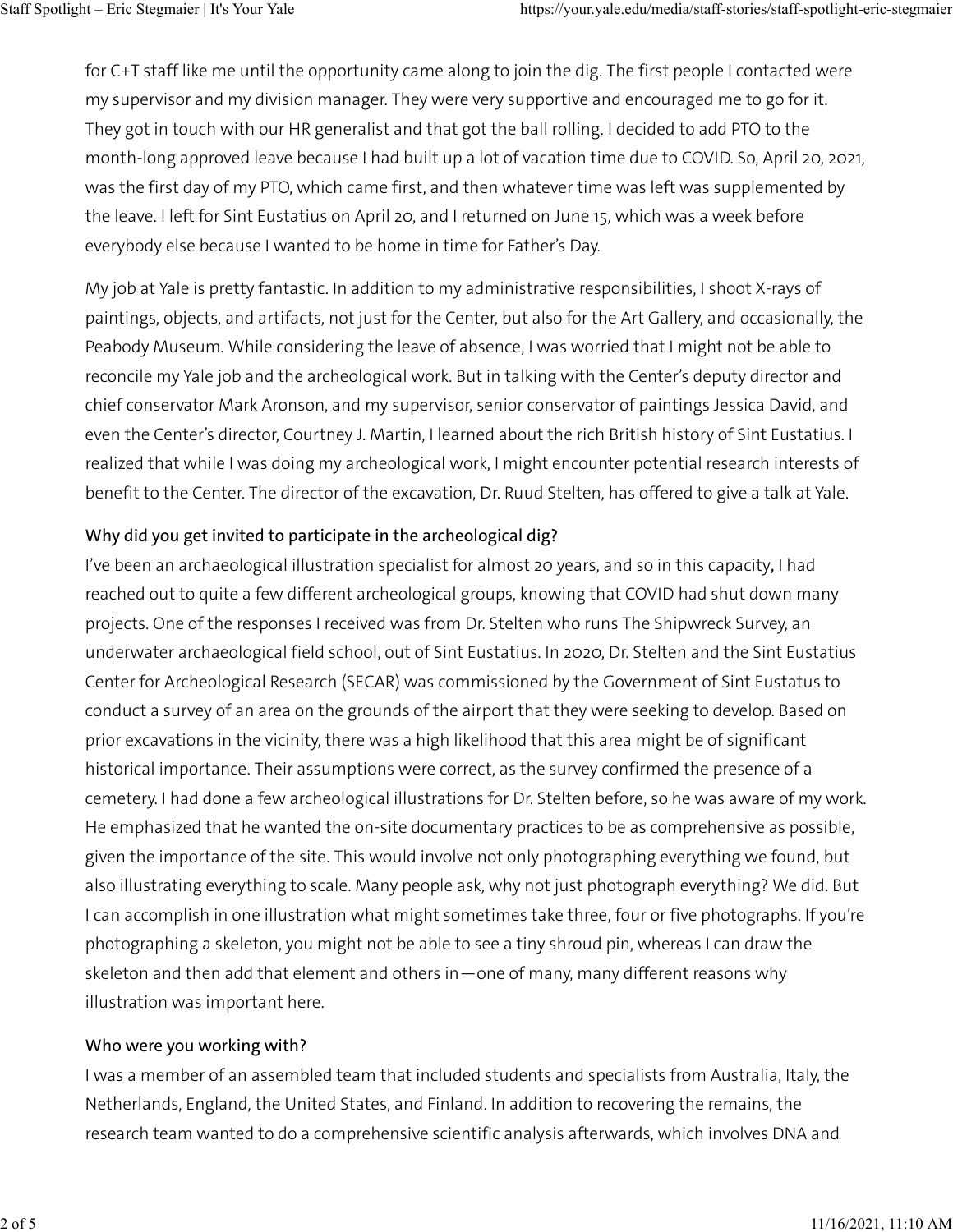isotope work, to find out exactly where in Africa some of these people came from, and to potentially find living ancestors on the island. Another goal was to see what the diets and maybe some of the illnesses of these individuals may have been. We even had a forensic facial reconstruction artist with us on-site.

### Since the excavation happened during COVID, there were precautions in place?

We all stayed at the Caribbean Netherlands Science Institute, and because we were all coming in from different countries and we were all at different levels of vaccination, it was a bit of a challenge for everyone involved. The island only had 1 case of COVID by the time we arrived, and no fatalities. Prior to departing for the island, we had to provide negative PCR and rapid antigen tests to both the Ministry of Health on St. Maarten, where our connecting charter flight was to depart, as well as the Health Department on St. Eustatius. Once we were all there, we were quarantined for 10 days, and only allowed to leave the Institute to go to the airport, do the work, and head back. The vehicle that we drove had to be the same vehicle every day, with the same group of people in it, so we just hoped that nobody had flown in with COVID, which luckily did not happen. On the 10<sup>th</sup> day, we were all tested again and, with all negative results, were removed from quarantine.

One of the rules I had set for myself was that I was never going to do one of these digs and not have it be an educational experience for my daughter. I was able to Zoom into her kindergarten classroom while I was there after talking with her teacher beforehand. And, oh, my God, the kindergartners just ate it up. I had their attention for a full 25 minutes. It was great.

What did your work at the site consist of? For the first week or week and a half, I helped excavate because nothing had been dug up yet so there wasn't anything for me to draw, except for a few artifacts here and there. Then the archeologists started coming across remains and



This is a rendering of a jug handle found in the prehistoric section (7th-9th century CE) of the excavation. It is a piece of ceramic from the late Saladoid era.

exposing those. Most of the burials had three phases of excavation—the team would dig into a grave and if they came across the outline of a coffin, I would draw that to scale. Then they would continue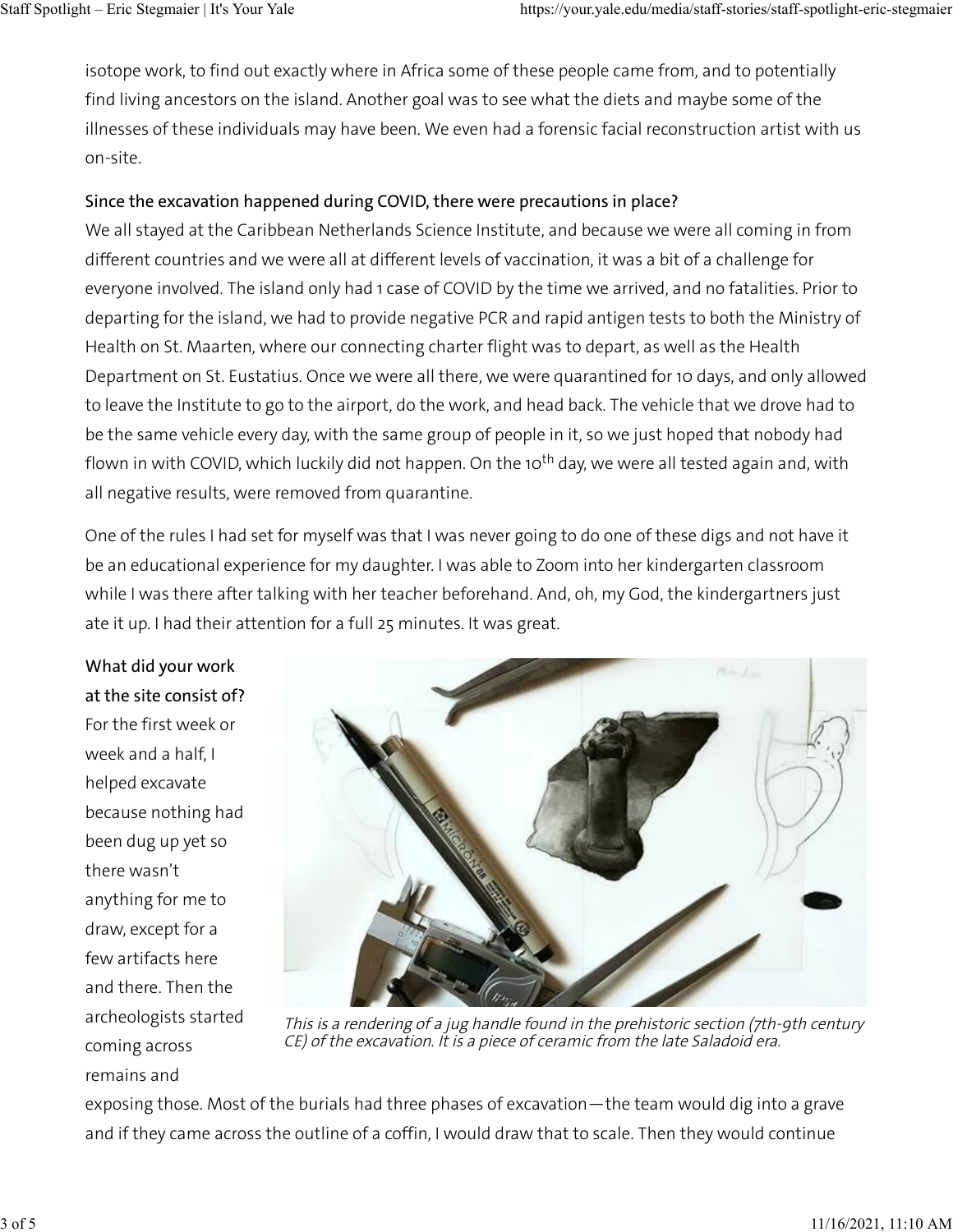digging and expose where the coffin lid might have collapsed onto the set of remains and I would draw that before they removed all the wood. Once they removed the wood, I would draw the exposed skeleton as well. Not all the deceased individuals were buried in coffins, but many were. My job was to draw each burial with any associated grave goods that were found, artifacts, coffin furniture, iron nails, and copper pins, which might indicate if the person had been buried in a shroud. Basically, anything that was related to the burial, I was responsible for drawing.

There were a couple of different phases to the work that I did. I would do field drawings, which were on graph paper all done to scale. They'd get dirty and torn up at the site so I would complete the basic measurements and the basic drawing of everything. Then I would go back to my room at the Institute and lay down a translucent piece of Mylar and basically trace the field drawings to get all the shading and the texture, essentially creating publication-ready drawings.

Depending on the size of an individual's remains, it would probably take an hour and a half to draw in the field, and then probably another three hours to render back at the Institute. Then I would also have to scan and digitize the drawings and clean them up in Photoshop, so that's probably another hour each, so I'd say five to six hours for each burial. In the end, there were 69 burials that equate to about 90 field drawings because some of them were multiphase. I was able to finish about 40 of these on site, which means I'm about halfway there. In my spare time, I'll be working on these probably through mid-fall.

### Did you learn something new about yourself?

One thing I learned about myself is that no matter how stressful a work situation can be or how foreign a work situation might appear, I will always find a way to do excellent work. I gained the confidence to know that I will always be able to do my work efficiently and to a high level of quality. It's something I've always known about myself, but my confidence in that has wavered over recent years, especially during COVID.

### How did the leave affect your life and your work?

The LOA policy allowed me to fully experience something that I am truly passionate about. Don't get me wrong—I love my job at Yale but like most people I have other interests as well. I was able to learn more about myself and my abilities, which carried over into my job at Yale. Almost everyone I know says that I returned home a different person. Honestly, I feel like a different person. Not only was my confidence affected, but the very nature of the project moved me profoundly.

### What would you say were some highlights of the experience?

Most of my work prior to this has been in the near and Middle East—Israel, Jordan, Egypt. This was an altogether new experience. And that is what I like about doing archeological drawing—I could work on a site in Israel one day and then go to the Caribbean the next. I always learn something new, so there's always these moments, these lucid moments, where I'll be standing alone for a couple of minutes and I'll think to myself, 'My God, how did I get here? How did this even happen?' At Sint Eustatius, I would